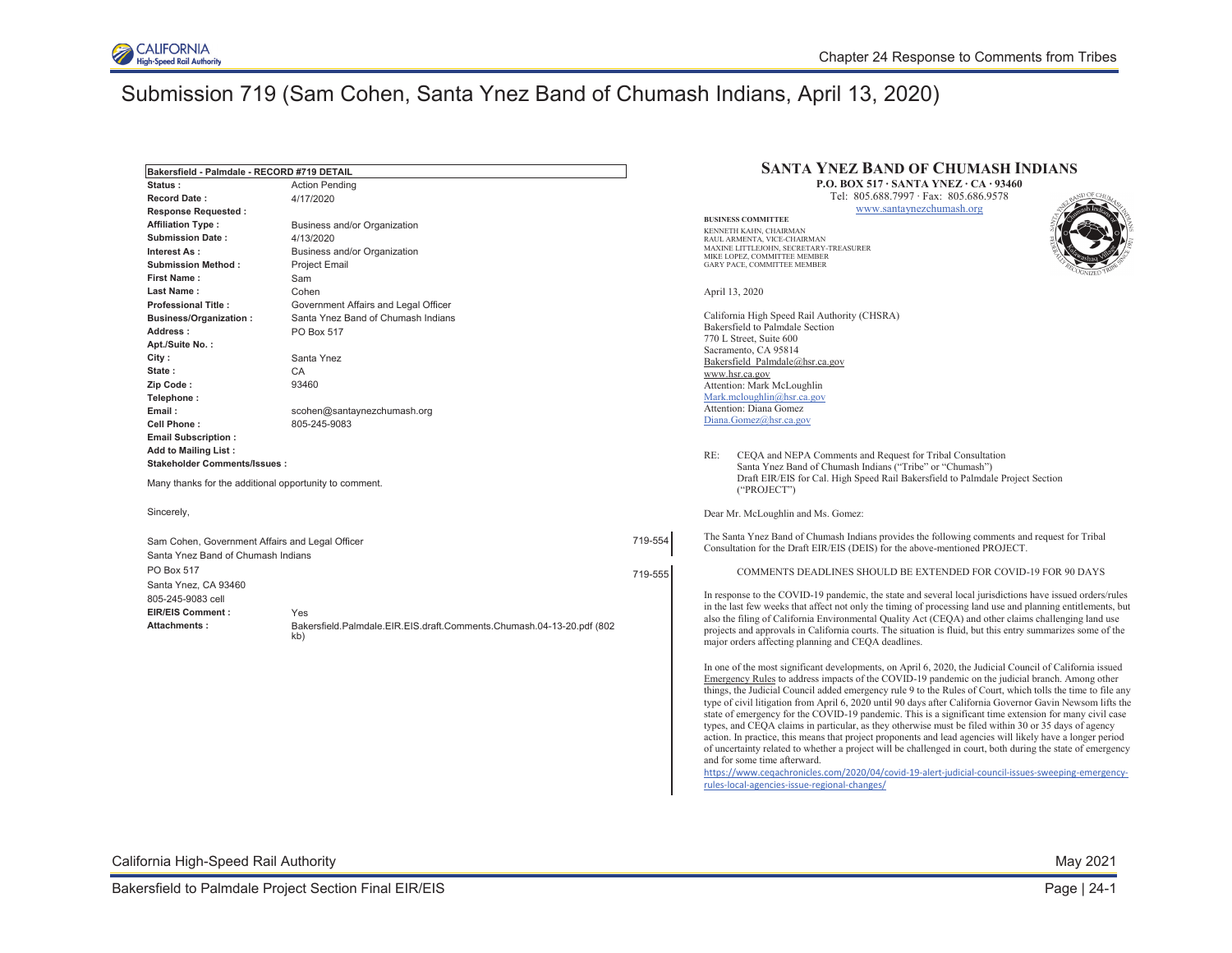| 719-556 | CALIFORNIA STATE AND CAL/EPA CONSULTATION OBLIGATIONS<br>Independently, we note the obligation of all state agencies, including Cal/EPA and CHSRA to<br>with<br>Tribe generally<br>and<br>specifically<br>PROJECT:<br>consult<br>the<br>as<br>to<br>Executive Order B-10-11:<br>IT IS FURTHER ORDERED that it is the policy of this Administration that every state agency<br>and department subject to my executive control shall encourage communication and<br>consultation with California Indian Tribes. Agencies and departments shall permit elected<br>officials and other representatives of tribal governments to provide meaningful input into<br>the development of legislation, regulations, rules, and policies on matters that may affect<br>tribal communities. | 719-557 | Promote efforts of California Indian Tribes to develop and expand environmental<br>10.<br>programs, and to achieve compliance with environmental laws.<br>Furthermore, on August 20, 2015, we also note CALEPA Policy/Memorandum CIT 15-01, CAL/EPA<br>Policy on Consultation With California Native American Tribes which provides the following<br><b>GUIDING PRINCIPLES:</b><br>CalEPA and its BDOs will be guided by the following principles and best practices to improve<br>and maintain effective government-to-government relationships and consultation with<br>California Native American Tribes. CalEPA and its BDOs shall:<br>1. Acknowledge and respect Tribal sovereignty.                               |  |
|---------|---------------------------------------------------------------------------------------------------------------------------------------------------------------------------------------------------------------------------------------------------------------------------------------------------------------------------------------------------------------------------------------------------------------------------------------------------------------------------------------------------------------------------------------------------------------------------------------------------------------------------------------------------------------------------------------------------------------------------------------------------------------------------------|---------|-------------------------------------------------------------------------------------------------------------------------------------------------------------------------------------------------------------------------------------------------------------------------------------------------------------------------------------------------------------------------------------------------------------------------------------------------------------------------------------------------------------------------------------------------------------------------------------------------------------------------------------------------------------------------------------------------------------------------|--|
| 719-557 | We also note CAL/EPA Policy/Memorandum CIT 09-01, CAL/EPA Policy for Working With<br>California Indian Tribes dated 10-19-09, Guiding Principles that Cal/EPA and its BDOs shall:<br>1.<br>Acknowledge and respect tribal sovereignty, as defined in this policy.<br>2.<br>Understand that federally-recognized tribes have a unique relationship with the<br>federal government.<br>3.<br>Understand the importance of communication and collaboration with California<br>Indian Tribes.                                                                                                                                                                                                                                                                                       |         | 2. Understand that federally-recognized Tribes have a unique trust relationship with the federal<br>government.<br>3. Recognize that all California Native American Tribes represent distinct and independent<br>governmental entities with specific beliefs, traditions and unique connections to areas of<br>California that are their ancestral homelands.<br>4. Communicate and consult with California Native American Tribes during the initial phase of<br>decision-making processes that may affect Tribal lands, people, or cultural resources.<br>5. Recognize and respect the cultural resources of California Native American Tribes, whether<br>or not the cultural resources are located on Tribal lands. |  |
|         | 4.<br>Communicate with California Indian Tribes in a manner that is respectful and<br>considerate.                                                                                                                                                                                                                                                                                                                                                                                                                                                                                                                                                                                                                                                                              |         | 6. Acknowledge the need for confidentiality regarding places, land, people and cultural<br>resources with traditional Tribal cultural significance.                                                                                                                                                                                                                                                                                                                                                                                                                                                                                                                                                                     |  |
|         | 5.<br>Seek to identify and include federally-recognized California Indian Tribes in<br>decision-making processes that affect tribal lands.                                                                                                                                                                                                                                                                                                                                                                                                                                                                                                                                                                                                                                      |         | 7. Consider the potential impact of the Agency's activities or programs on Tribal lands and<br>cultural resources.                                                                                                                                                                                                                                                                                                                                                                                                                                                                                                                                                                                                      |  |
|         | 6.<br>Seek to identify and include federally-recognized and non-federally recognized<br>California Indian Tribes in decision-making processes that affect cultural<br>resources.                                                                                                                                                                                                                                                                                                                                                                                                                                                                                                                                                                                                | 719-558 | 8. Encourage collaborative efforts between California Native American Tribes and federal, state,<br>and local government entities to resolve issues of mutual concern.<br>The Native American Heritage Commission (NAHC)                                                                                                                                                                                                                                                                                                                                                                                                                                                                                                |  |
|         | 7.<br>Recognize and respect the cultural resources of California Indian Tribes, whether<br>or not on tribal lands.                                                                                                                                                                                                                                                                                                                                                                                                                                                                                                                                                                                                                                                              |         | The California Native American Heritage Commission (NAHC), placed in the California Natural<br>Resources Agency, is the State Trustee Agency for the protection and preservation of Native                                                                                                                                                                                                                                                                                                                                                                                                                                                                                                                              |  |
|         | 8.<br>Where appropriate, consider the potential impact of our activities or programs on<br>tribal lands and cultural resources.                                                                                                                                                                                                                                                                                                                                                                                                                                                                                                                                                                                                                                                 |         | American cultural resources pursuant to CA Public Resources Code §21 070 and Environmental<br>Protection Information Center v. Johnson, 170 Cal App. 3rd 604 (1985). It is a nine-member<br>Commission, all Native American with a requirement that five members be tribal elders, governs<br>the NAHC. The Commission is appointed by the Governor and ratified by the California Senate.                                                                                                                                                                                                                                                                                                                              |  |
|         | 9.<br>Encourage collaborative efforts between the California Indian Tribes and federal,<br>state, and local government entities to resolve issues of mutual concern.                                                                                                                                                                                                                                                                                                                                                                                                                                                                                                                                                                                                            |         | California has the greatest population of American Indian persons, about 330,000, than any other<br>state; about 100,000 are descendants of California's indigenous tribes. There are 109 federally<br>recognized (by the U.S. Department of the Interior) tribes in California and another 45 Non                                                                                                                                                                                                                                                                                                                                                                                                                      |  |
|         | Page 2 Santa Ynez Band of Chumash Indians                                                                                                                                                                                                                                                                                                                                                                                                                                                                                                                                                                                                                                                                                                                                       |         | Page 3 Santa Ynez Band of Chumash Indians                                                                                                                                                                                                                                                                                                                                                                                                                                                                                                                                                                                                                                                                               |  |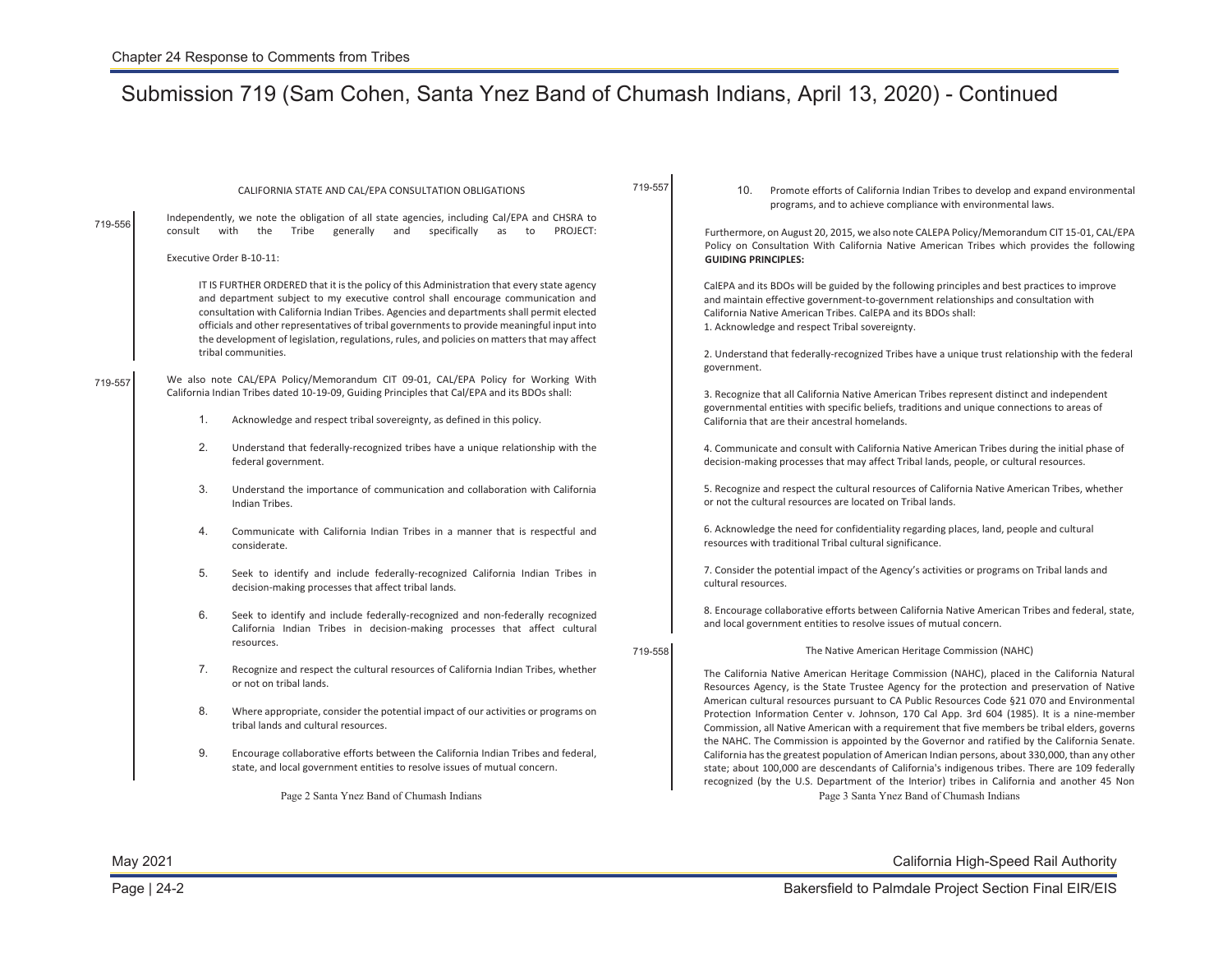

719-558

Federally recognized, but acknowledged as viable tribal governments for the purposes of State of California laws, by the NAHC. While the U.S. Senate never ratified the 18 treaties of 1851-52, with California tribes, there is recognition in state and federal law that California indigenous tribes did own California lands and resources.

#### Tribal Consultation with the NAHC

Although tribal consultation under the California Environmental Quality Act (CEQA; CA Public Resources Code Section 21000 - 21177) is 'advisory' rather than mandated, the NAHC does request 'lead agencies' to work with tribes and interested Native American individuals as 'consulting parties,' on the lists provided by the NAHC in order that cultural resources will be protected. Consultation is required with California Native American tribes, which includes both federally recognized and non-federally recognized on a list maintained by the NAHC. The Native American Contacts list for the project includes both Ventura County and Los Angeles County.

The NAHC also is a 'reviewing agency' for environmental documents prepared under the National Environmental Policy Act (NEPA; 42 U.S.C 4321 et seq). Also, proposed projects that are subject to the Tribal and interested Native American consultation requirements of the National Historic Preservation Act, as amended (Section 106) (16 U.S.C. 470) consultation with Native American tribes and interested Native American individuals, as consulting parties, is mandatory as part of the Section 4(f) project evaluation. In addition, the provision of the Native American Graves Protection and Repatriation Act (NAGPRA) (25 U.S.C. 3001-3013) will also apply to this project if Native American human remains are inadvertently discovered during 'ground-breaking' activity of the project, once the project is permitted to construct.

#### 719-559 Cultural Surveys

The California Environmental Quality Act (CEQA) does require that any project that causes a substantial adverse change in the significance of an historical resource, that includes archaeological resources, is a 'significant effect' requiring the preparation of an Environmental Impact Report (EIR) per the California Code of Regulations §15064.5(b)(c )(f) CEQA guidelines). Section 15382 of the 2007 CEQA Guidelines defines a significant impact on the environment as "a substantial, or potentially substantial, adverse change in any of physical conditions within an area affected by the proposed project, including ... objects of historic or aesthetic significance." In order to comply with this provision, the lead agency is required to assess whether the project will have an adverse impact on these resources within the 'area of potential effect (APE)', and if so, to mitigate that effect. The NAHC is of the opinion that the federal standards, pursuant to the above-referenced Acts of the U.S. Congress and the President's Council on Environmental Quality (CSQ; 42 U.S.C. 4371 et seq) are similar to and in many cases more stringent with regard to the 'significance' of historic, including Native American items, and archaeological features, including those of Native American origin, than are the provisions of the California Environmental Quality Act (CEQA.) of 1970, as amended. In most cases, federal environmental policy require that any project that causes a substantial adverse change in the significance of an historical resource, that includes archaeological resources, is a 'significant effect' requiring the preparation of an Environmental Impact Statement (EIS) under NEPA and an Environmental Impact Report (EIR) under CEQA. An Environmental Assessment, (EA) prepared under NEPA or an Initial Study under

Page 4 Santa Ynez Band of Chumash Indians

CEQA, defines a significant impact on the environment as "a substantial, or potentially substantial, adverse change in any of physical conditions within an area affected by the proposed project, including ... objects of historic or aesthetic significance." In order for either federal or state 'lead agencies' to comply with this provision, the lead agency is required to assess whether the project will have an adverse impact on these resources within the 'area of potential effect (APE)', and if the project is determined to have an adverse impact on a cultural resources; then, to mitigate that effect of the project. 719-559

> The following are suggestions for ensuring that an adequate 'cultural survey' is done for the PROJECT site:

1. Review the Cultural Resource Studies of PROJECT and DOE and BOEING;

2. Review the available archaeological files of PROJECT and the Department of Energy (DOE), if available to you;

3. Contact the California Historic Resources Information System (CHRIS), Information Center;

4. Contact the Native American Heritage Commission requesting Sacred Lands File (SLF) searches, from their inventory, separate from that of the CHRIS inventory, established by the California Legislature pursuant to CA Public Resources Code §5097.94(a).

The records searches will determine:

- If a part or the entire APE has been previously surveyed for cultural resources.
- If any known cultural resources have already been recorded in or adjacent to the APE.
- If the probability is low, moderate, or high that cultural resources are located in the APE.

If a survey is required to determine whether previously unrecorded cultural resources are present.

• If an archaeological inventory survey is required, the final stage is the preparation of a professional report detailing the findings and recommendations of the records search and field survey.

The final report containing site forms, site significance, and mitigation measures should be submitted immediately to the appropriate planning department. All information regarding site locations, Native American human remains, and associated funerary objects should be in a separate confidential addendum, and not be made available for public disclosure.

#### Mitigation

The California Native American Heritage Commission does prefer "avoidance, as defined in the California Code of Regulations §15370; if not possible, the following is recommended:

Page 5 Santa Ynez Band of Chumash Indians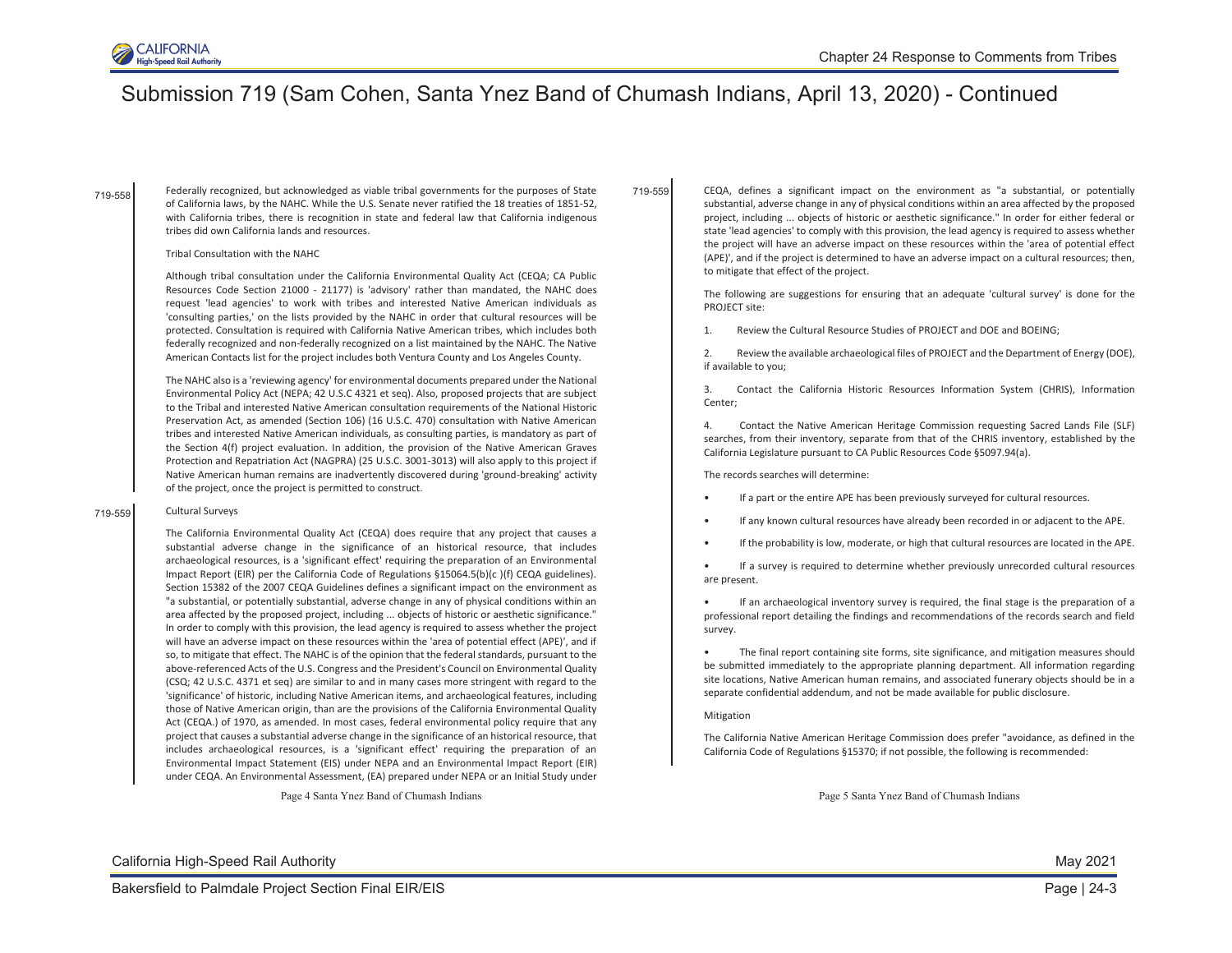719-559

- The NAHC advises the use of Native American Monitors, also, when professional project .proponents employ archaeologists or the equivalent, in order to ensure proper identification and care given cultural resources that may be discovered. This recommendation also applies to Phase I of NEPA and the Initial Study for CEQA. In many cases, only a local tribe(s) or Native American individuals or elders may know the existence of a Native American cultural resources.
- Lack of surface evidence of archeological resources does not preclude their subsurface existence.

• Lead agencies should include in their mitigation plan provisions for the identification and evaluation of accidentally discovered archeological resources, per California Environmental Quality Act (CEQA) §15064.5 (t). In areas of identified archaeological sensitivity, a certified archaeologist and a culturally affiliated Native American, with knowledge in cultural resources, should monitor all ground-disturbing activities.

- Again, a culturally affiliated Native American tribe may be the only source of information about a Sacred Site/Native American cultural resource.
- Lead agencies should include in their mitigation plan provisions for the disposition of recovered artifacts, in consultation with culturally affiliated Native Americans.

#### 719-560 THE ENTIRE PROJECT SITE MUST BE ANALYZED AS A TRADITIONAL CULTURAL LANDSCAPE

This constitutes a project for the purposes of CEQA and the lead agency has a duty to prepare an Environmental Impact Report ("EIR") to assess the potential environmental effects of the proposed project and identify mitigation measures that could reduce or avoid potential environmental impacts. CEQA Guidelines at 14 CCR 15121(a). The lead agency must consider direct physical changes in the environment and reasonably foreseeable indirect changes in the environment which may be caused by the project and to mitigate or avoid the significant effects on the environment of projects whenever feasible. Public Resources Code (PRC) Secs. 21083.2 – 21084.1 and 21002.1; CEQA Guidelines at 14. CCR Sec. 15064(d). CEQA provides for the protection of unique archaeological resources and historic resources. PRC secs. 21083.2 and 21084.1. A project with an effect that may cause a substantial adverse change in the significance of a historic resource is a project that may have a significant effect on the environment. 14 CCR sec. 15064.5(b). Thus the lead agency has a duty to avoid substantial adverse changes to historical and cultural resources.

Furthermore, the Governor's Office of Planning and Research (OPR) has observed that California Executive Order W-26-92 affirms that all state agencies shall recognize and, to the extent possible, preserve and maintain the significant heritage resources of the State. See Tribal Consultation Guidelines (Interim), March 1, 2005 at p. 7. California state law includes a variety of provisions that promote the protection and preservation of Native American cultural places. Id.

Page 6 Santa Ynez Band of Chumash Indians

### 719-560 AUTHORITY TO IDENITFY CULTURAL RESOURCES

CEQA provides that certain historical resources are presumed to be historically or culturally significant for the purposes of CEQA. See PRC Sec. 21084.1. Additionally, CEQA provides that, even if a resource has been identified as significant pursuant to one of these mechanisms, a lead agency has the discretion to determine whether the resource may be a historical resource for the purpose of CEQA. Id. The CEQA Guidelines further clarify the authority of a lead agency to determine the presence of historically significant resources:

Any object, building, structure, site, area, place, record, or manuscript which a lead agency determines to be historically significant or significant to in the architectural, engineering, scientific, economic, agricultural, educational, social, political, military, or cultural annals of California may be considered to be an historical resources, provided the lead agency's determination is supported by substantial evidence in light of the record.

#### 719-561 CEDQ Guidelines at 14 CCR sec. 15064.

Generally, a resource shall be considered by the lead agency to be "historically significant" if the resource meets the criteria for listing in CRHP, which include the following:

- (A) Is associated with events that have made a significant contribution to the broad patterns of California's history and cultural heritage;
- (B) Is associated with the lives of persons important in our past.
- (C) Embodies the distinctive characteristics of a type, period, region, or method of construction, or represents the work of an important creative individual, or possesses high artistic values; or
- (D) Has yielded, or may be likely to yield, information important in prehistory or history.

#### CEQA Guidelines at 14 CCR at Sec. 15064.5

Thus, provided there sufficient evidence, there is authority to identify resources of historic significance even if such historic resources have not been previously identified. In fact, in light of the recommendations regarding the protection of traditional tribal uses, the lead agency appears to have an obligation to evaluate ongoing traditional tribal uses as significant historic resources in the CEQA process.

#### 719-562 CULTURAL LANDSCAPES

A historic property may be a cultural landscape and it may be based on traditional uses of natural resources. The Department of State Parks has interpreted historic resources to include "cultural landscapes" and has looked to federal guidance interpreting the National Historic Preservation Act (16 U.S.C. sec. 470, et seq.) to define what resources may be designated a cultural landscape. See [www.parks.ca.gov/default.asp?page\\_id=22854](http://www.parks.ca.gov/default.asp?page_id=22854) (examples such as Golden Gate Park and

Page 7 Santa Ynez Band of Chumash Indians

California High-Speed Rail Authority

May 2021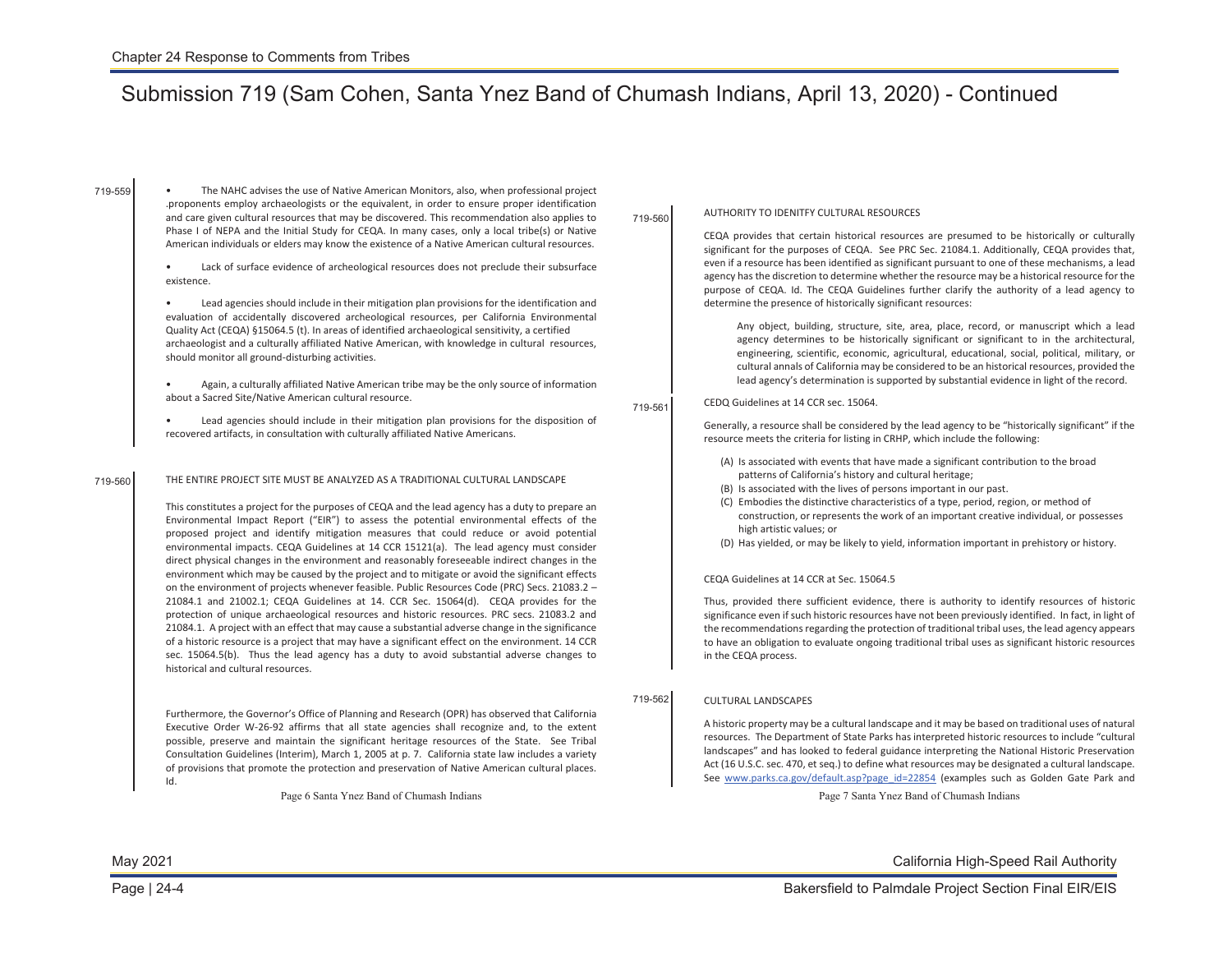

719-562

"cultural landscape is an umbrella term that includes four general landscape types: historic designated landscapes, historic sites, and ethnographic landscapes which are defined in the National Park Service, Preservation Brief 36, Protecting Cultural Landscapes (Brief 36). Id. Brief 36 defines a cultural landscape to be a "geographic area, including both cultural and natural resources and the wildlife and domestic animals therein, associated with a historic event, activity, or person or exhibiting other cultural or aesthetic values." In the definition of ethnographic landscape, Brief 36 also notes that subsistence of often a component of the landscape.

After reviewing the various types of cultural landscapes, State Parks identifies a list of themes in California history that are recognized as cultural resource deficiencies in the State Parks System. With regard to significant properties, State Parks offers the following themes:

- --Settlement and Subsistence Patters;
- --Special Adaptations and Environmental Management;
- --Trade and Movement; and
- --Ideology (e.g. sacred sites, petroglyph and pictograph sites, intaglios).

California State Parks website at [www.parks.ca.gov/default.asp?page\\_id=22854](http://www.parks.ca.gov/default.asp?page_id=22854).

The California Environmental Resources Evaluation System (CERES) has also issued guidelines for monitors and consultants working with Native American cultural, religious, and burial sites, which describe the scope of historical resources. Guidelines for Monitors/Consultants Native American Cultural, Religious, and Burial Sites, [http://ceres.ca.gov/nahc/guidelines4mon.html.](http://ceres.ca.gov/nahc/guidelines4mon.html) Consistent with State Parks interpretation of cultural landscapes, these guidelines advise that historic resources can include Native American graves and artifacts; traditional cultural landscapes; natural resources used for food, ceremonies or traditional crafts; and places that have special significance because of the spiritual power associated with them. Id.

Page 8 Santa Ynez Band of Chumash Indians The protections of historic and cultural resources under CEQA and the National Historic Preservation Act arte interrelated, and as noted above, the State Parks looks to federal policy documents with respect to evaluating historic and cultural resources. Similarly, the National Parks Service guidelines for cultural resources management help illustrate the connection between cultural landscapes and traditional uses. The National Parks Service recognizes that "[e]thnographic resources are basic expressions of human culture and the basis for continuity of cultural systems" and they are not limited to things commonly thought of a cultural resources.

719-562 Lake Shasta). Consistent with federal guidance, the State Parks website explains that the term  $_{710.682}$  See NPS-28, Cultural Resource Management Guideline, issued pursuant to Director's Order #28. "A cultural system … includes traditional arts and native languages, religious beliefs and subsistence activities." Id. "Ethnographic resources are variations of natural resources and standard cultural resource types. They are subsistence and ceremonial locales and sites, structures, objects, and rural and urban landscapes assigned cultural significance by traditional users." Id. When natural resources acquire meaning according to different cultural constructs of a particular group, they become ethnographic and thus cultural resources as well, and the heritage significance of the natural resources may be related to religious, healing, and subsistence. Id.

#### **Failure to address the PROJECT Site is a Traditional Cultural Property (TCP) eligible for protection on the National Register:**

National Register Bulletin No. 38 (hereinafter referred to as "NPS Bull. No. 38"), Guidelines for evaluating and Documenting Traditional Cultural Properties (1990; revised 1992; 1998) under NHPA **<http://www.nps.gov/nr/publications/bulletins/pdfs/nrb38.pdf>**

A. Locations for traditional ceremonies are defined as a TCP: NPS Bull No. 38, p. 1, provides:

The traditional cultural significance of a historic property, then, is significance derived from the role the property plays in a community's historically rooted beliefs, customs, and practices. Examples of properties possessing such significance include: \*\*\*

• a location where Native American religious practitioners have historically gone, and are known or thought to go today, to perform ceremonial activities in accordance with traditional cultural rules of practice;

B. Mountain tops and rock outcroppings like at SSFL are TCP's: NPS Bull. No. 38, p. 2, provides:

Traditional cultural properties are often hard to recognize. A traditional ceremonial location may look like merely a mountaintop, a lake, or a stretch of river; a culturally important

Page 9 Santa Ynez Band of Chumash Indians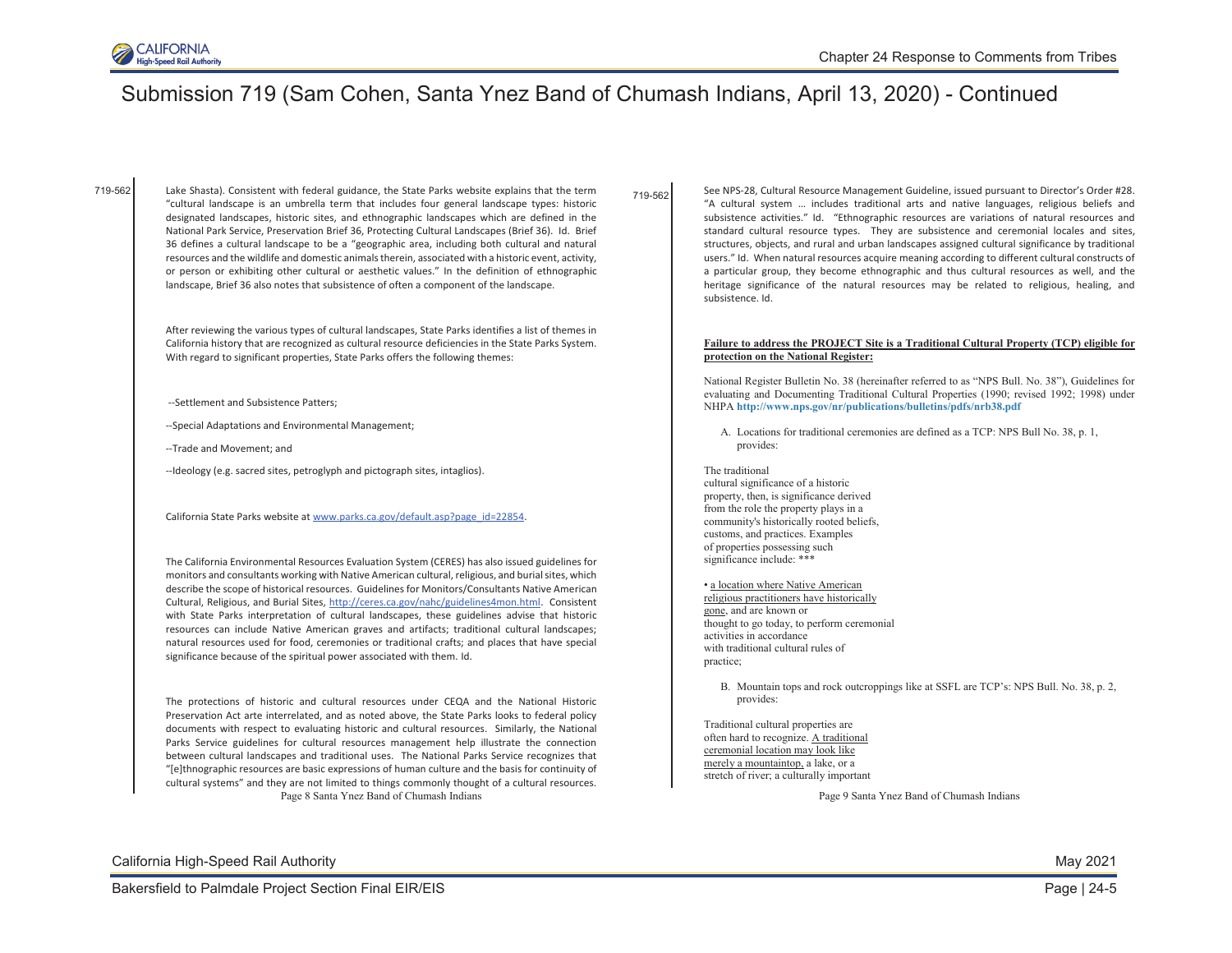neighborhood may look like any other aggregation of houses, and an area where culturally important economic or artistic activities have been carried out may look like any other building, field of grass, or piece of forest in the area. As a result, such places may not necessarily come to light through the conduct of archeological, historical, or architectural surveys. The existence and significance of such locations often can be ascertained only through interviews with knowledgeable users of the area, or through other forms of ethnographic research. C. PROJECT must engage specialists as part of its TCP study: NPS Bull. No. 38, p. 10, provides: In general, the only reasonably reliable way to resolve conflict among sources is to review a wide enough range of documentary data, and to interview a wide enough range of authorities to minimize the likelihood either of inadvertent bias or of being deliberately misled. Authorities consulted in most cases should include both knowledgeable parties within the group that may attribute cultural value to a property and appropriate specialists in ethnography, sociology, history, and other relevant disciplines.7 D. Specific events like the Solstice ceremony qualify as TCP: NPS Bull. No. 38, p. 11, provides: For example, the National Register defines a "site" as "the location of a significant event, a prehistoric or historic occupation or activity, or a building or structure, whether standing, ruined, or vanished, where the location itself possesses historic, cultural, or archeological value regardless of the value of any existing structure." 719-562 9 Thus a property may be defined as a "site" as long as it was the location of a significant event or activity, regardless of whether the event or activity left any evidence of its occurrence. A culturally significant natural landscape may be classified as a site, as may the specific location where significant traditional events, activities, or cultural observances have taken place. A natural object such as a tree or a rock outcrop may be an eligible object if it is associated with a significant tradition or use. A concentration, linkage, or continuity of such sites or objects, or of structures comprising a culturally significant entity, may be classified as a district. E. Native American ceremonies qualify as TCP: NPS Bull. No. 38, p.15, provides: National Register guidelines stress the fact that properties can be listed in or determined eligible for the Register for their association with religious history, or with persons significant in religion, if such significance has "scholarly, secular recognition." 13 The integral relationship among traditional Native American culture, history, and religion is widely recognized in secular scholarship.14 Studies leading to the nomination of traditional cultural properties to the Register should have among their purposes the application of secular scholarship to the association of particular properties with broad patterns of traditional history and culture. The fact that traditional history and culture may be discussed in religious terms does not make it less historical or less significant to culture, nor does it make properties associated with traditional history and culture ineligible for inclusion in the National Register. 719-562

Page 10 Santa Ynez Band of Chumash Indians

Page 11 Santa Ynez Band of Chumash Indians

May 2021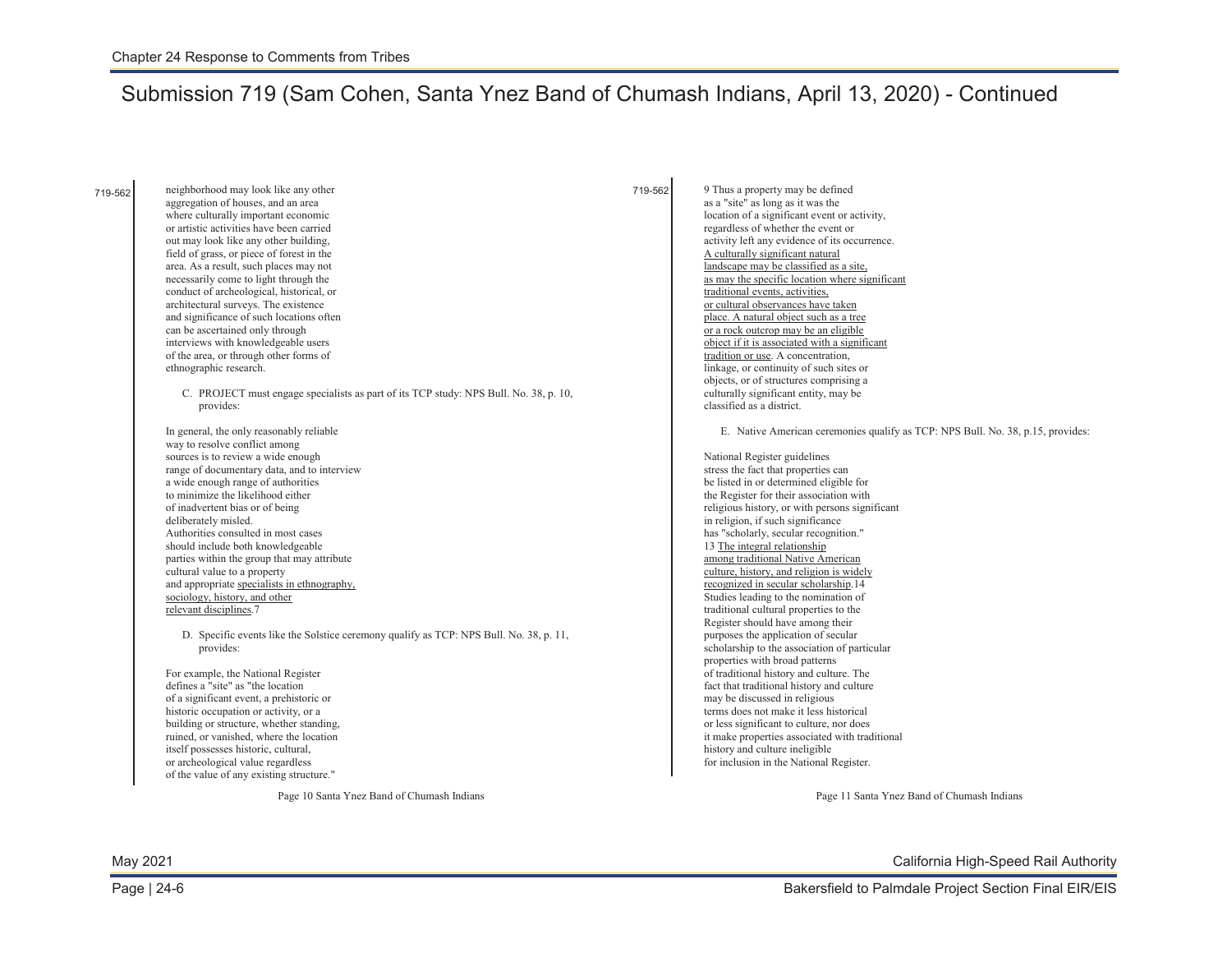

719-562

F. Lack of use does not make a property TCP ineligible: NPS Bull. No. 38, p. 18, provides:

The fact that a property may have gone unused for a lengthy period of time, with use beginning again only recently, does not make the property ineligible for the Register. For example, assume that the Indian tribe referred to above used the mountain peak in prehistory for communication with the supernatural, but was forced to abandon such use when it was confined to a distant reservation, or when its members were converted to Christianity. Assume further that a revitalization of traditional religion has begun in the last decade, and as a result the peak is again being used for vision quests similar to those carried out there in prehistory. The fact that the contemporary use of the peak has little continuous time depth does not make the peak ineligible; the peak's association with the traditional activity reflected in its contemporary use is what must be considered in determining eligibility.

#### **Traditional Cultural Landscapes must also be included in Section 106 consultations and the EIS**

Traditional cultural landscapes, because they are often a property type such as a district or site, are identified in the same manner in the Section 106 process as other types of historic properties of religious and cultural significance to Indian tribes or Native Hawaiian organizations. The regulations at 36 CFR Section 800.4 outline several steps a federal agency must take to identify historic properties. In summary, to determine the scope of identification efforts, a federal agency, in consultation with the State Historic Preservation Officers (SHPO)/Tribal Historic Preservation Officer (THPO), must:

1. Determine and document the area of potential effect for its undertaking;

2. Review existing information; and,

3. Seek information from consulting parties including Indian tribes or Native Hawaiian organizations.

Based on the information gathered through these efforts, the federal agency, in consultation with the SHPO and any Indian tribe or Native Hawaiian organization that attaches religious and cultural significance to historic properties that may be affected by the undertaking, develops and implements a strategy to identify historic properties within the area of potential effects. Identification efforts may include background research, oral history interviews, scientific analysis, and field investigations. **<http://www.achp.gov/natl-qa.pdf>**

Page 12 Santa Ynez Band of Chumash Indians

719-562

There is no single defining feature or set of features that comprise a traditional cultural landscape. Such places could be comprised of natural features such as mountains, caves, plateaus, and outcroppings; water courses and bodies such as rivers, streams, lakes, bays, and inlets; views and view sheds from them, including the overlook or similar locations ; vegetation that contributes to its significance; and, manmade features including archaeological sites; buildings and structures; circulation features such as trails; land use patterns; evidence of cultural traditions, such as petroglyphs and evidence of burial practices; and markers or monuments, such as cairns, sleeping circles, and geoglyphs. **<http://www.achp.gov/natl-qa.pdf>**

Based on such research, the ACHP TRADITIONAL CULTURAL LANDSCAPES ACTION PLAN advises as follows:

The ACHP, as the agency with responsibility for overseeing the Section 106 review process, and DOI, through the National Park Service (NPS), as the agency with responsibility for overseeing the National Register of Historic places, should provide leadership in addressing Native American cultural landscapes in the national historic preservation program. Together, the ACHP and NPS should:

--Promote the recognition and protection of Native American traditional cultural landscapes both within the federal government and the historic preservation community as well as at the state and local levels, and,

--Address the challenges of the consideration of these historic properties in the Section 106 review process as well as in NEPA reviews. **[http://www.achp.gov/pdfs/native-american-traditional](http://www.achp.gov/pdfs/native-american-traditional-cultural-landscapes-action-plan-11-23-2011.pdf)[cultural-landscapes-action-plan-11-23-2011.pdf](http://www.achp.gov/pdfs/native-american-traditional-cultural-landscapes-action-plan-11-23-2011.pdf)**

#### 719-563 **U.N. Declaration on the Rights of Indigenous Peoples must now be followed after December 2010**

In December 2010, the United States announced support for the **United Nations Declaration on the Rights of Indigenous Peoples (UNDRIP)**. In announcing this support, President Obama stated: "The aspirations it affirms—including the respect for the institutions and rich cultures of Native peoples—are one we must always seek to fulfill…[W]hat matters far more than any resolution or declaration – are actions to match those words." The UNDRIP addresses indigenous peoples' rights to maintain culture and traditions (Article 11); and religious traditions, customs, and ceremonies (Article 12); to participate in decision making in matters which would affect their rights (Article 18); and to maintain spiritual connections to traditionally owned lands (Article 25).

The ACHP will now incorporate UNDRIP in the Section 106 review process:

While the Advisory Council on Historic Preservation's (ACHP) work already largely supports the United Nations Declaration on the Rights of Indigenous Peoples, additional and deliberate actions will be taken to more overtly support the Declaration. The Section 106 review process provides Indian tribes and Native Hawaiian organizations (NHOs) with a very important opportunity to influence federal decision making when properties of religious and cultural significance may be threatened by proposed federal actions. While federal agencies are required to consult with Indian tribes and NHOs and to take their comments into account in making decisions in the Section 106 review process, adding the principles of the Declaration to that consideration may assist federal agencies in making decisions that result in the protection of historic properties of religious and cultural significance to Indian tribes and NHOs. **<http://www.achp.gov/docs/UN%20Declaration%20Plan%203-21-13.pdf>**

Page 13 Santa Ynez Band of Chumash Indians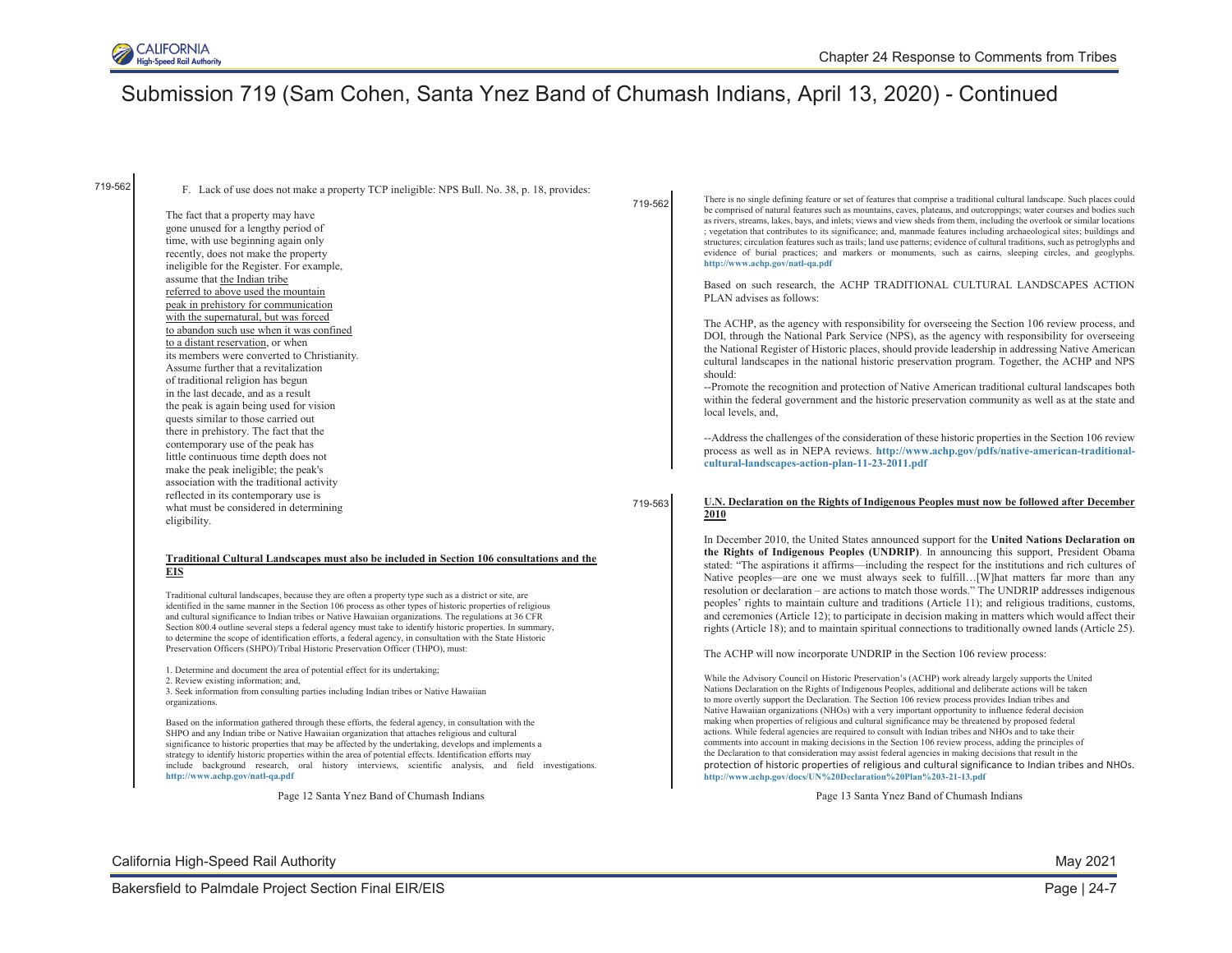719-564

| 719-564 | Subsurface testing is required.<br>Pedestrian surveys are of limited utility and never alone are sufficient when there are known areas                                                                                                                                                                                                                                                                                                                                                                                                                                                                                                                                                                                                                                                                                                                                                                                                                                                                                                                                                                                                                                                                                                                                                                                                                                                                                                                                                                                                                                                                                                                                                                       |         | g. Though all sites are potentially worthy of protection, named, ethnohistorically<br>documented village sites are of the highest priority and therefore warrant the<br>greatest amount of protection possible.                                                                                                                                                           |
|---------|--------------------------------------------------------------------------------------------------------------------------------------------------------------------------------------------------------------------------------------------------------------------------------------------------------------------------------------------------------------------------------------------------------------------------------------------------------------------------------------------------------------------------------------------------------------------------------------------------------------------------------------------------------------------------------------------------------------------------------------------------------------------------------------------------------------------------------------------------------------------------------------------------------------------------------------------------------------------------------------------------------------------------------------------------------------------------------------------------------------------------------------------------------------------------------------------------------------------------------------------------------------------------------------------------------------------------------------------------------------------------------------------------------------------------------------------------------------------------------------------------------------------------------------------------------------------------------------------------------------------------------------------------------------------------------------------------------------|---------|---------------------------------------------------------------------------------------------------------------------------------------------------------------------------------------------------------------------------------------------------------------------------------------------------------------------------------------------------------------------------|
|         | of habitation or ceremony. We are informed that PROJECT has only completed a Phase I<br>Pedestrian Survey of the site. While such Phase I is an excellent first step, we request additional<br>subsurface archaeological testing for all areas scheduled for any excavation.                                                                                                                                                                                                                                                                                                                                                                                                                                                                                                                                                                                                                                                                                                                                                                                                                                                                                                                                                                                                                                                                                                                                                                                                                                                                                                                                                                                                                                 | 719-565 | Exhaustion of Non-Excavation Methods of remediation.                                                                                                                                                                                                                                                                                                                      |
|         | If the project is in a region where there are many sites, there may be reason to suspect that buried<br>sites may be present that went undetected during the survey. If the soils profile of the project<br>location shows that heavy erosion has washed away soils then it may explain the absence of<br>cultural resources. However, if the soils profile is depositional then there may be a need to conduct<br>additional subsurface testing, particularly in areas where ground disturbance is planned. In<br>archaeological terminology, this is referred to as "Extended Phase I" testing because it is an<br>intermediate step between Phase 1 (survey), and Phase 2 (controlled excavation to assess the<br>significance of a site). Extended Phase I testing often done by excavating a small pit with a shovel<br>and screening the excavated soil through steel mesh ("shovel test pit" or "STP"). If it is considered<br>to be necessary that a large amount of soil should be examined at deeper levels, then backhoes are<br>sometimes used and informal sampling procedures are often employed while screening the<br>backdirt.<br>Sometimes the lead agency will argue that archaeological survey is not warranted for a particular<br>project or there may be factors that justify additional investigation even though a Phase I study has<br>been completed with negative results. Following is a list of environmental and cultural factors that<br>should be considered when assessing the overall cultural sensitivity of the SSFL. (Please note that<br>this list is not exhaustive and each factor must be weighted both individually and collectively on a<br>case-by-case basis.) |         | To the extent feasible, PROJECT should exhaust all non-excavation methods of remediation<br>before performing any excavation that could potentially impact cultural and historic sites.                                                                                                                                                                                   |
|         |                                                                                                                                                                                                                                                                                                                                                                                                                                                                                                                                                                                                                                                                                                                                                                                                                                                                                                                                                                                                                                                                                                                                                                                                                                                                                                                                                                                                                                                                                                                                                                                                                                                                                                              | 719-566 | Soil Prior disturbance is NOT Dispositive:                                                                                                                                                                                                                                                                                                                                |
|         |                                                                                                                                                                                                                                                                                                                                                                                                                                                                                                                                                                                                                                                                                                                                                                                                                                                                                                                                                                                                                                                                                                                                                                                                                                                                                                                                                                                                                                                                                                                                                                                                                                                                                                              |         | The mantra that cultural sites have been disturbed and therefore automatically are not significant<br>is oftentimes incorrect:                                                                                                                                                                                                                                            |
|         |                                                                                                                                                                                                                                                                                                                                                                                                                                                                                                                                                                                                                                                                                                                                                                                                                                                                                                                                                                                                                                                                                                                                                                                                                                                                                                                                                                                                                                                                                                                                                                                                                                                                                                              |         | a. Disturbed sites still may contain valuable information. The newer approach is to<br>treat disturbed sites as having the potential to provide information even if they<br>have been disturbed;<br>b. Disturbed sites still have spiritual significance;<br>c. Disturbance may only be on the surface, while much excavation may continue to<br>depths of up to 20 feet. |
|         |                                                                                                                                                                                                                                                                                                                                                                                                                                                                                                                                                                                                                                                                                                                                                                                                                                                                                                                                                                                                                                                                                                                                                                                                                                                                                                                                                                                                                                                                                                                                                                                                                                                                                                              | 719-567 | <b>Need to Analyze Cumulative Impacts to Cultural Resources:</b><br>The DEIS fails to account for other remediation projects in other areas of PROJECT.                                                                                                                                                                                                                   |
|         |                                                                                                                                                                                                                                                                                                                                                                                                                                                                                                                                                                                                                                                                                                                                                                                                                                                                                                                                                                                                                                                                                                                                                                                                                                                                                                                                                                                                                                                                                                                                                                                                                                                                                                              | 719-568 | <b>NEW MITIGATION: Native American monitoring during any ground disturbing</b><br>activities.                                                                                                                                                                                                                                                                             |
|         | a. Areas with high viewshed or visibility such as or ridgelines, peaks, ledges,<br>outcrops, benches, or prominent hills; and                                                                                                                                                                                                                                                                                                                                                                                                                                                                                                                                                                                                                                                                                                                                                                                                                                                                                                                                                                                                                                                                                                                                                                                                                                                                                                                                                                                                                                                                                                                                                                                | 719-569 | Deferral of Mitigation until Record of Decision (ROD):                                                                                                                                                                                                                                                                                                                    |
|         | b. Areas with a relatively high density of sites in the vicinity; and                                                                                                                                                                                                                                                                                                                                                                                                                                                                                                                                                                                                                                                                                                                                                                                                                                                                                                                                                                                                                                                                                                                                                                                                                                                                                                                                                                                                                                                                                                                                                                                                                                        |         | d. It is problematic to defer any mitigation until ROD as it prevents meaningful<br>comment;                                                                                                                                                                                                                                                                              |
|         | c. Areas where past ethnographic studies have revealed associated<br>placenames. Keep in mind that placenames do not always refer to places where<br>evidence of past cultural activity exists; and                                                                                                                                                                                                                                                                                                                                                                                                                                                                                                                                                                                                                                                                                                                                                                                                                                                                                                                                                                                                                                                                                                                                                                                                                                                                                                                                                                                                                                                                                                          |         | e. Commenter reserve the right to ask for recirculation of the DEIS for any such<br>deferred mitigation.                                                                                                                                                                                                                                                                  |
|         | d. Areas near known sites. Mapped boundaries of sites most frequently reflect only<br>cultural residue that was visible on the surface when the site was recorded and do<br>not necessarily reflect the actual extent of the site. In addition, loci such as<br>cemeteries or other areas may be adjacent to or nearby but separate from the main<br>habitation; and                                                                                                                                                                                                                                                                                                                                                                                                                                                                                                                                                                                                                                                                                                                                                                                                                                                                                                                                                                                                                                                                                                                                                                                                                                                                                                                                         | 719-570 | <b>Need NEPA Mitigation Plan</b><br>http://www.whitehouse.gov/sites/default/files/microsites/ceq/20100218-nepa-mitigation-<br>monitoring-draft-guidance.pdf<br>February 18, 2010                                                                                                                                                                                          |
|         | e. Areas near known rock art sites or rocky outcroppings of the type where rock<br>shelters and art have traditionally been located; and                                                                                                                                                                                                                                                                                                                                                                                                                                                                                                                                                                                                                                                                                                                                                                                                                                                                                                                                                                                                                                                                                                                                                                                                                                                                                                                                                                                                                                                                                                                                                                     |         | MEMORANDUM FOR HEADS OF FEDERAL DEPARTMENTS AND AGENCIES<br>FROM: NANCY H. SUTLEY, Chair, Council on Environmental Quality<br>SUBJECT: DRAFT GUIDANCE FOR NEPA MITIGATION AND MONITORING<br>I. INTRODUCTION                                                                                                                                                               |
|         | Page 14 Santa Ynez Band of Chumash Indians                                                                                                                                                                                                                                                                                                                                                                                                                                                                                                                                                                                                                                                                                                                                                                                                                                                                                                                                                                                                                                                                                                                                                                                                                                                                                                                                                                                                                                                                                                                                                                                                                                                                   |         | Page 15 Santa Ynez Band of Chumash Indians                                                                                                                                                                                                                                                                                                                                |
|         |                                                                                                                                                                                                                                                                                                                                                                                                                                                                                                                                                                                                                                                                                                                                                                                                                                                                                                                                                                                                                                                                                                                                                                                                                                                                                                                                                                                                                                                                                                                                                                                                                                                                                                              |         |                                                                                                                                                                                                                                                                                                                                                                           |

May 2021

California High-Speed Rail Authority

f. Areas in or near known gathering areas; and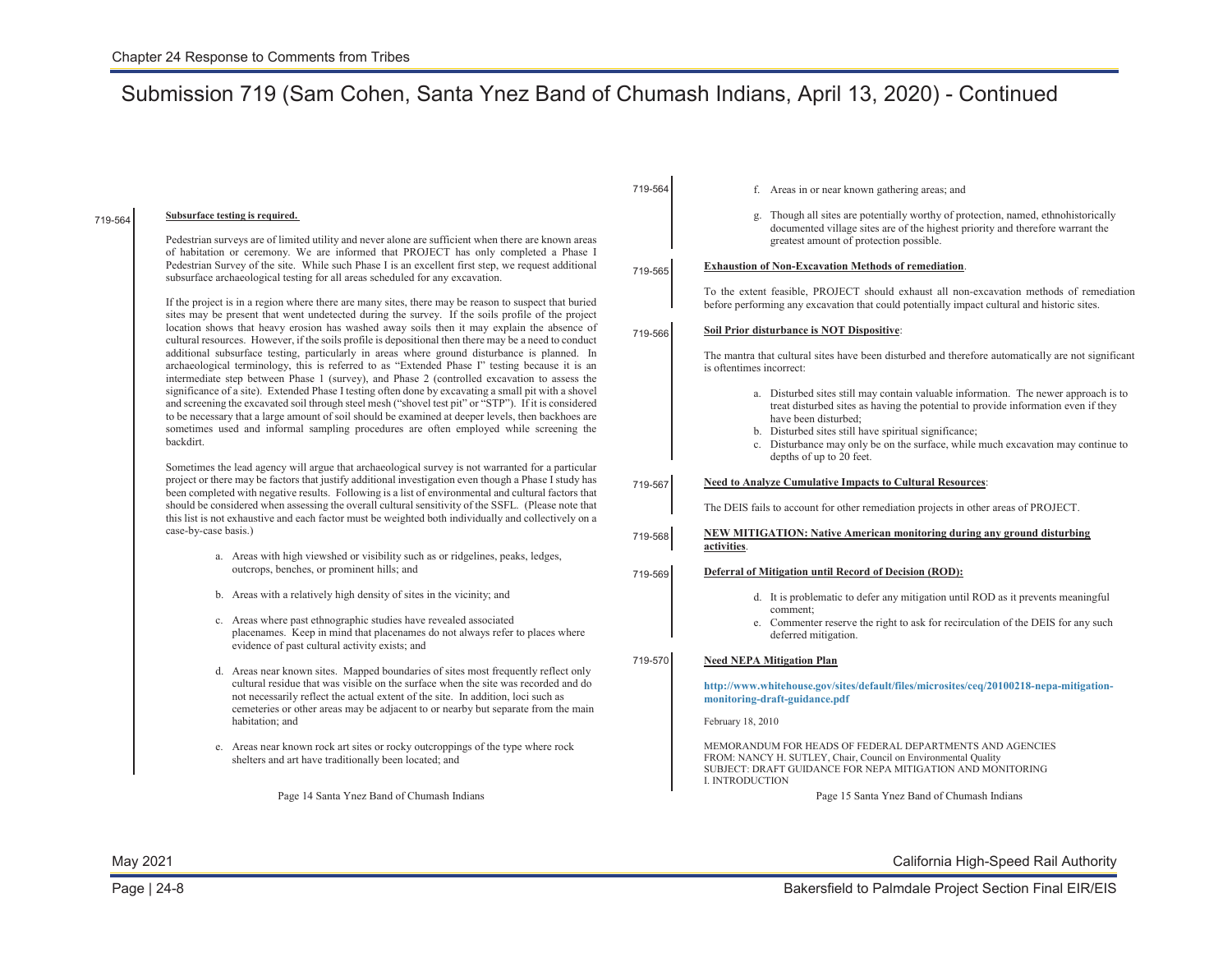

719-570 To provide for the performance of mitigation, agencies should create internal processes to ensure that mitigation actions adopted in any NEPA process are documented and that monitoring and appropriate implementation plans are created to ensure that mitigation is carried out. See *Aligning NEPA Processes with Environmental Management Systems* (CEQ 2007) at 4 (discussing the use of environmental management systems to track implementation and monitoring of mitigation). [http://ceq.hss.doe.gov/nepa/nepapubs/Aligning\\_NEPA\\_Processes\\_with\\_Environmental\\_Management\\_Systems\\_200](http://ceq.hss.doe.gov/nepa/nepapubs/Aligning_NEPA_Processes_with_Environmental_Management_Systems_2007.pdf) [7.pdf](http://ceq.hss.doe.gov/nepa/nepapubs/Aligning_NEPA_Processes_with_Environmental_Management_Systems_2007.pdf) (**<http://www.slideshare.net/whitehouse/aligning-nepa-processes>**). Agency NEPA implementing procedures should require clearly documenting the commitment to mitigate the measures necessary in the environmental documents prepared during the NEPA process (40 C.F.R. § 1508.10) and in the decision documents such as the Record of Decision. When an agency identifies mitigation in an EIS and commits to implement that mitigation to achieve an environmentally preferable outcome, or commits in an EA to mitigation to support a FONSI and proceeds without preparing an EIS, then the agency should ensure that the mitigation is adopted and implemented.

> Methods to ensure implementation should include, as appropriate to the agency's underlying authority for decision-making, appropriate conditions in financial agreements, grants, permits or other approvals, and conditioning funding on implementing the mitigation. To inform performance expectations, mitigation goals should be stated clearly. These should be carefully specified in terms of measurable performance standards to the greatest extent possible. The agency should also identify the duration of the agency action and the mitigation measures in its decision document to ensure that the terms of the mitigation and how it will be implemented are clear.

> If funding for implementation of mitigation is not available at the time the decision on the proposed action and mitigation measures is made, then the impact of a lack of funding and resultant environmental effects if the mitigation is not implemented warrant disclosure in the EA or EIS. In cases where, after analyzing the proposed actions with or without the mitigation, the agency determines that mitigation is necessary to support the FONSI or committed to in the ROD, and the necessary funding is not available, the agency may still be able to move forward with the proposed action once the funding does become available. The agencies should ensure that the expertise and professional judgment applied in determining the appropriate mitigation measure is reflected in the administrative record, and when and how those measures will be implemented are analyzed in the EA or EIS.

> Under NEPA, a federal agency has a continuing duty to gather and evaluate new information relevant to the environmental impact of its actions. See 42 U.S.C. § 4332(2)(A). For agency decisions based on an EIS, the regulations require that, "a monitoring and enforcement program shall be adopted…where applicable for mitigation." 40 C.F.R. §1505.2(c). In addition, the regulations state that agencies may "provide for monitoring to assure that their decisions are carried out and should do so in important cases." 40 C.F.R. §1505.3. Monitoring plans and programs should be described or incorporated by reference in the agency decision documents.

719-571 21. Incorporation by reference of Memo dated Nov. 29, 2012, "NEPA alternatives analysis for selection of cleanup standards for the Santa Susana Field Laboratory Site."

Sincerely,

Kenneth Kahn, Tribal Chairman Santa Ynez Band of Chumash Indians

Page 16 Santa Ynez Band of Chumash Indians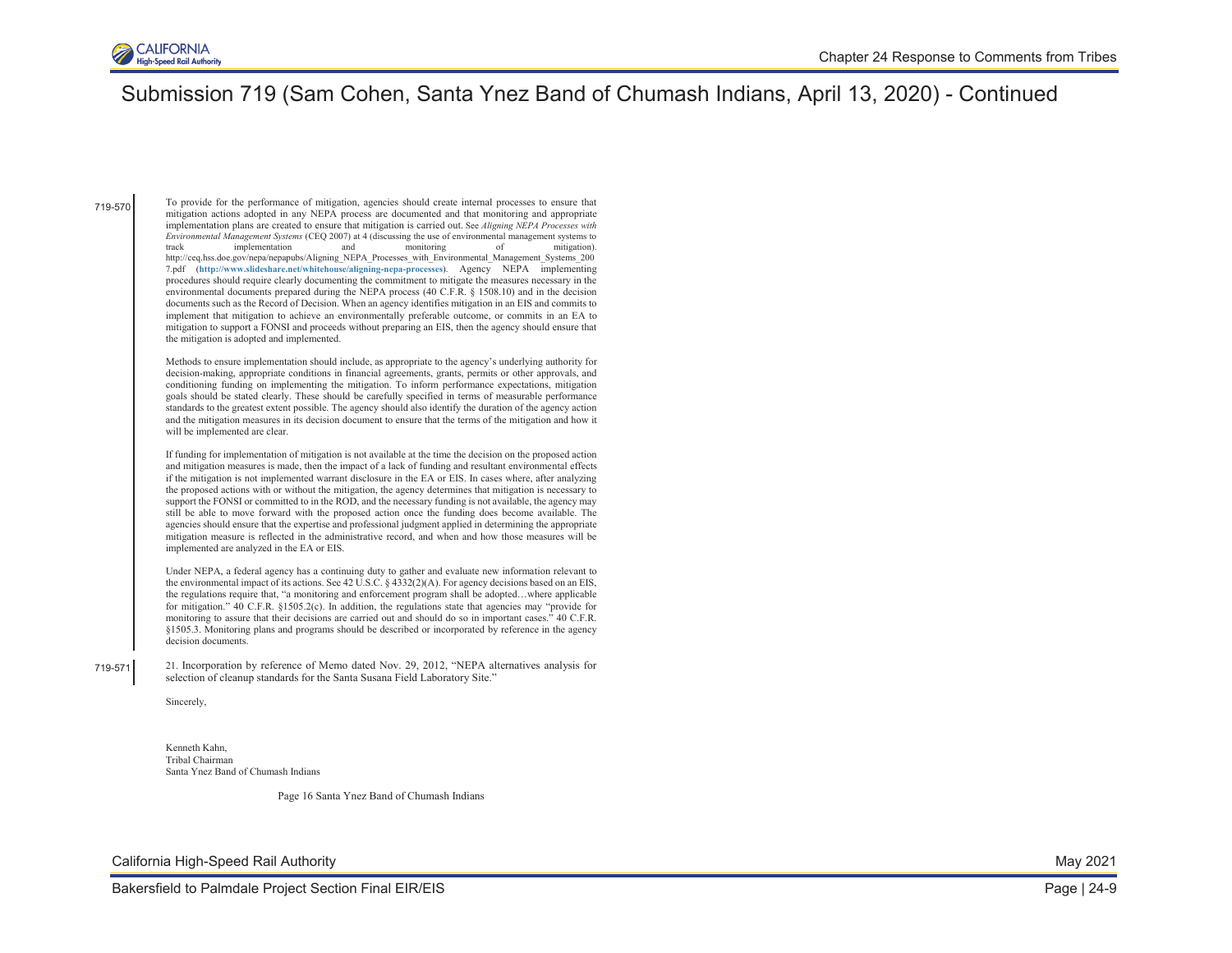#### **719-554**

The comment is introductory and does not contain any substantive comments or questions about the environmental analysis or conclusions contained in the Draft Environmental Impact Report/Environmental Impact Statement (EIR/EIS). The commenter's request for tribal consultation is acknowledged.

#### **719-555**

The comment suggests the Authority should extend the comment period for an additional 90 days due to COVID-19 and Judicial Council Emergency Rule 9. The Authority acknowledges that Emergency Rule 9 tolls the statute of limitations for certain civil actions. Amendments effective May 29, 2020, clarified that this tolling of the statute of limitations applies to writs of mandate, including those to enforce California Environmental Quality Act (CEQA), which otherwise has very short statutes of limitations. The May 29, 2020, amendments also identified that the tolling period ends on August 3, 2020, for civil cases with statutes of limitations that are 180 days or less, which is the case with CEQA. The Authority has provided a 60-day comment period for the Draft EIR/EIS, which exceeds the minimum 45 days required by the CEQA Guidelines.

#### **719-556**

The U.S. recognizes Indian tribes as sovereign nations. As such, the federal government and Indian tribes have a unique government-to-government relationship, which is grounded in the U.S. Constitution, numerous treaties, statutes, federal case law, regulations, and executive orders that establish and define a trust relationship with Indian tribes. In addition, the State of California has an important relationship with the many Native American tribes indigenous to the state, as set forth and affirmed in both state and federal law.

The State of California is committed to strengthening and sustaining effective government-to-government relationships with both federally recognized tribes and other California Native Americans, as codified in the governor's Executive Order B-10-11. Executive Order B-10-11 established the Governor's Tribal Advisor in the Office of the Governor and further orders that every agency and department subject to the governor's executive control shall encourage communication and consultation with California Indian tribes and permit tribal representatives to provide meaningful input on the development of legislation, regulations, rules, and policies on matters that may affect tribal communities. The Authority acknowledges and reaffirms this commitment. However, it should be noted that under the National Environmental Policy Act (NEPA) assignment, the responsibility for government-to-government tribal consultations with federally recognized tribes remains with the Federal Railroad Administration.

As indicated in Section 9.5.4 of this Final EIR/EIS, the Authority relied on the list of tribal governments provided by the California Native American Heritage Commission (NAHC) to determine which tribes to contact for the project. Based on its initial search of the Sacred Lands File and as part of the March 26, 2015 response to the Authority's request, 12 tribes were invited to participate in the Bakersfield to Palmdale Project Section Tribal Information Meeting, including the Santa Ynez Band of Chumash Indians. The Santa Ynez Band of Chumash Indians was invited by letter to offer information about traditional cultural properties and to attend a meeting but did not respond.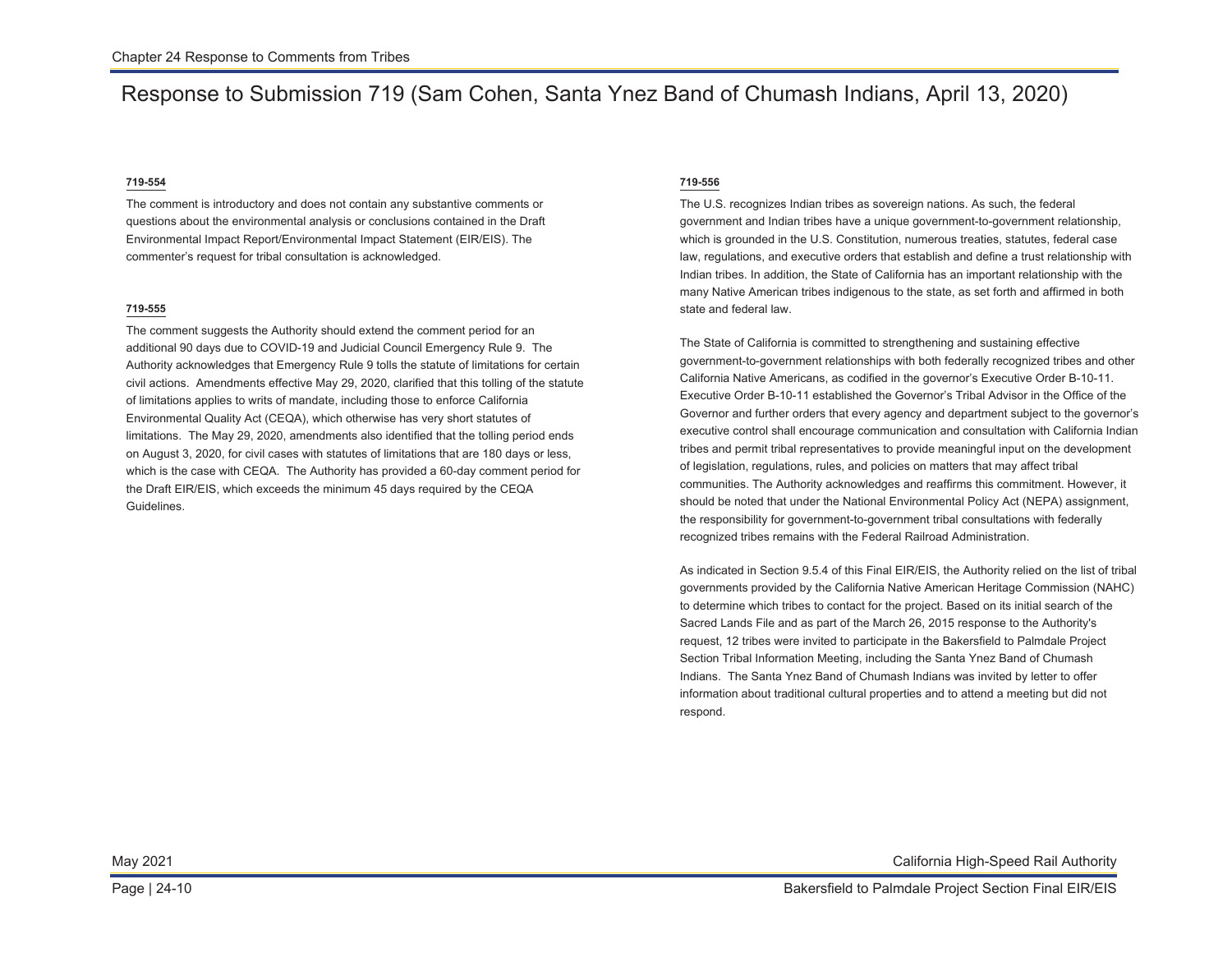

#### **719-557**

The commenter cites the California Environmental Protection Agency's (Cal-EPA) Policy/Memorandum CIT 09-01, CalEPA Policy for Working With California Indian Tribes dated 10-19-09 and CalEPA Policy/Memorandum CIT 15-01, CalEPA Policy on Consultation With California Native American Tribes dated 08-20-15, which states the goal of Cal-EPA is to improve and maintain communication, collaboration, and government-to-government relationships among Cal-EPA; its Boards, Departments, and Offices; and California Indian tribes. The Authority is not one of Cal-EPA's six Boards, Departments, and Offices; however, since March 2015, the Authority engaged with tribal governments in the early stages of the Bakersfield to Palmdale Project Section project development and the preparation of cultural resources studies by affording them the opportunity to participate in the cultural resources investigations throughout the project delivery process. As discussed in Section 3.17.2.2 of this Final EIR/EIS, California Executive Order B-10-11 encourages communication and consultation with California Native American tribes, agencies, and departments, and permits elected officials and other representatives of tribal governments to provide meaningful input into the development of legislation, regulations, rules, and policies on matters that may affect tribal communities. Consistent with the governor's Executive Order B-10-11, the Authority is currently developing its own department-focused tribal consultation policy that would describe the procedures and protocols for tribal participation throughout the high-speed rail (HSR) project planning process to ensure that tribes have the opportunity to express concerns and provide input, as well as have adequate time for consideration of any input, as project decisions are made. More information can be found on the "Tribal Relations" and "Consultation Policy &Guidance" pages of the Authority's website. A summary of the Authority's consultation with tribal governments for the Bakersfield to Palmdale Project Section is included in Section 3.17.4.2 of this Final EIR/EIS.

#### **719-558**

The commenter provides regulatory discussion related to coordination with the NAHC. The commenter does not comment on the adequacy of the Authority's consultation with tribal governments, which is included in Section 3.17.4.2 of this Final EIR/EIS. The Authority has consulted the NAHC and has invited tribes identified by the NAHC to be consulting parties to the undertaking. The commenter also states that the NAHC contact list for the project includes Ventura and Los Angeles County; however, the project is actually located in Los Angeles and Kern Counties. It should be noted that under NEPA assignment, the responsibility for government-to-government tribal consultations remains with the Federal Railroad Administration.

#### **719-559**

The commenter provides a regulatory discussion related to the state and federal definition of significant archaeological resources, including those of Native American origin, and the state definition of a significant impact on the environment. The comment provides suggestions for ensuring that an adequate cultural survey is done for the project site. The research methods (including field surveys) conducted for the project are discussed in Section 3.17.5.2, Methods for Resource Identification, in this Final EIR/EIS.

#### **719-560**

The commenter summarizes the requirements for preparing an EIR in the event a traditional cultural landscape is present in the project vicinity. The heading for this comment is, "THE ENTIRE PROJECT SITE MUST BE ANALYZED AS A TRADITIONAL CULTURAL LANDSCAPE," but the comment does not provide any additional detail other than citing sections from the CEQA Guidelines and the Public Resources Code. Traditional cultural properties are discussed in Section 3.17.5.2, Methods for Resource Identification, in this Final EIR/EIS. By using the National Register of Historic Places eligibility criteria, the Authority has identified a wide range of historic property types, reflecting the diversity of California's history and culture including traditional and historic landscapes.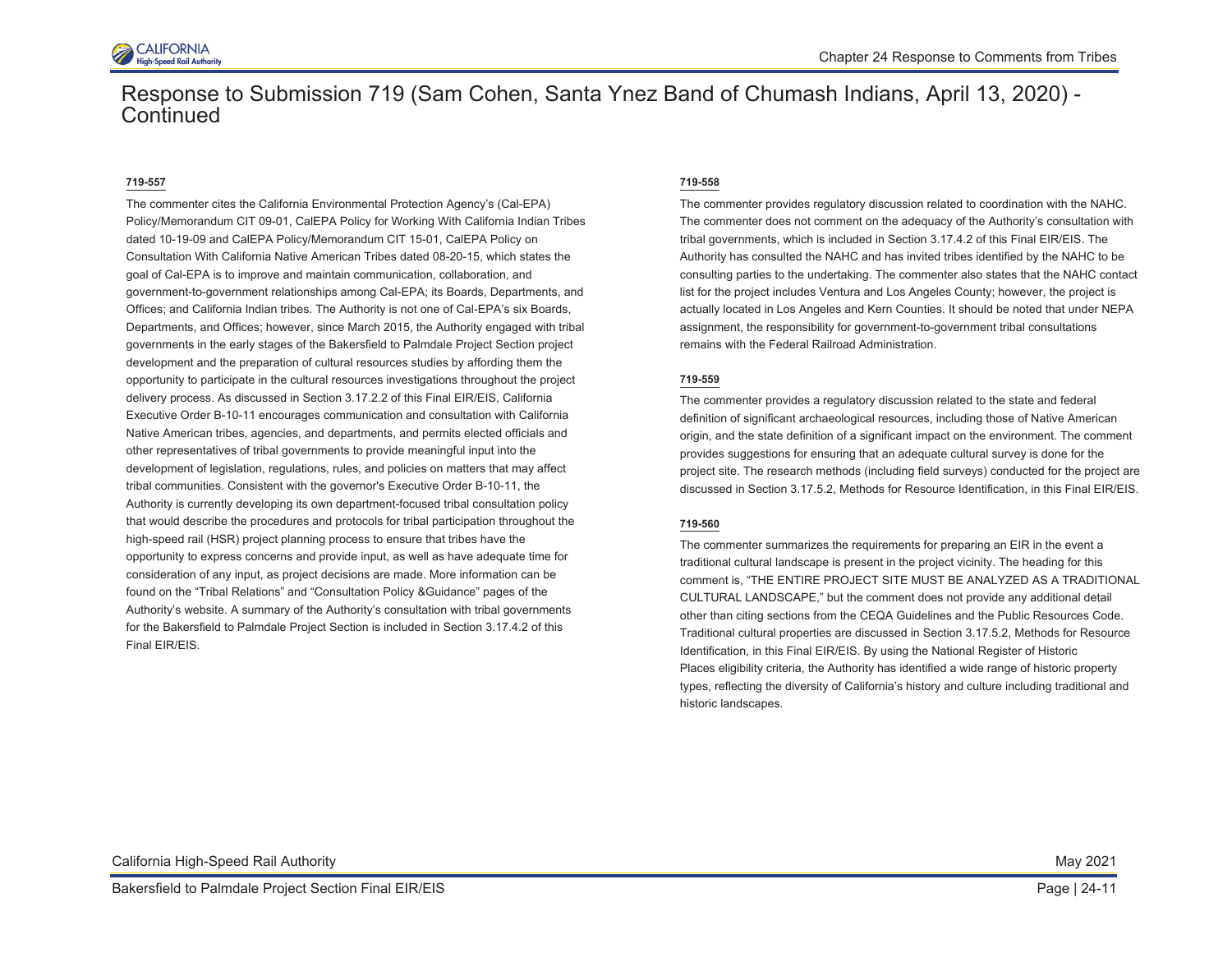### **719-561**

The commenter lists the text of CEQA Guidelines Sections 15064 and 15064.5. Section 3.17.2.2 of the Bakersfield to Palmdale Project Section EIR/EIS discusses CEQA Guidelines Section 15064.5. The National Register of Historic Places eligibility criteria were used to determine the presence of eligible buildings, structures, objects, sites, districts, landscapes, or traditional cultural properties. However, the Authority has continuously consulted with tribes as part of its commitment to connect the tribes more closely with the cultural resources investigations for the HSR program. No revisions to the Final EIR/EIS have been made in response to this comment.

### **719-562**

The commenter provides information related to California State Parks cultural landscapes and guidance to monitors and consultants working with Native American cultural, religious, and burial sites. The commenter summarizes the requirements for evaluation of a traditional cultural landscape. The commenter provides information related to traditional cultural properties. As discussed in Section 3.17.1 of the Bakersfield to Palmdale Project Section EIR/EIS, the Fresno to Bakersfield Section Final Supplemental EIR and EIS (Authority 2018 and 2019), which is referenced above, includes a traditional cultural property (Noriega's, which is discussed in Section 3.17.6.1 of this Final EIR/EIS). Through active Section 106 consultation, the Authority has sought information from Native American tribes related to the potential presence of traditional cultural properties and cultural landscapes within the area of potential effects of the project. However, the Authority has not consulted with the Santa Ynez Band of Chumash Indians, as the Native American Heritage Commission does not identify the tribe as having traditional territory within the Bakersfield to Palmdale Project Section area of potential effect.

#### **719-563**

The commenter provides information about the United Nations Declaration on the Rights of Indigenous People, which the Advisory Council on Historic Preservation has stated may assist agencies in making decisions that result in the protection of historic properties of religious and cultural significance. However, the Advisory Council on Historic Preservation did not incorporate the United Nations declaration into the Section 106 process. Several aspects of the declaration intersect with the intent of the National Historic Preservation Act and Section 106, including the protection of past manifestations of archaeological and historical sites and the right for indigenous peoples to participate in decision making. As discussed in Section 3.17 of this EIR/EIS, studies and consultation conducted in the preparation of this section followed those prescribed by Section 106 of the National Historic Preservation Act, as amended, and are consistent with the declaration. The Authority is committed to continued consultation with Native American governments as the design of the project advances and is implemented.

### **719-564**

The commenter acknowledges that the initial pedestrian survey of the project vicinity is an excellent first step but requests additional subsurface archaeological testing for all areas scheduled for any excavation. CUL-IAMF#3, CUL-IAMF#4, and CUL-IAMF#5, described in Section 3.17.5.3 of this Final EIR/EIS, discuss conducting pre-construction surveys once access is acquired prior to any ground-disturbing activities, as required by the MOAs; avoidance of newly discovered archaeological sites; and preparation of an archaeological sensitivity monitoring plan that identifies and maps areas of archaeological sensitivity, respectively. As discussed in CUL-IAMF#4, the HSR is a linear project, and changing the rail alignment to avoid archaeological sites discovered during project construction is likely infeasible. However, access areas and laydown sites may be relocated if their proposed location is found to be on newly discovered archaeological resources. Access areas and laydown sites may also be relocated should a built historic resource have the potential to be affected.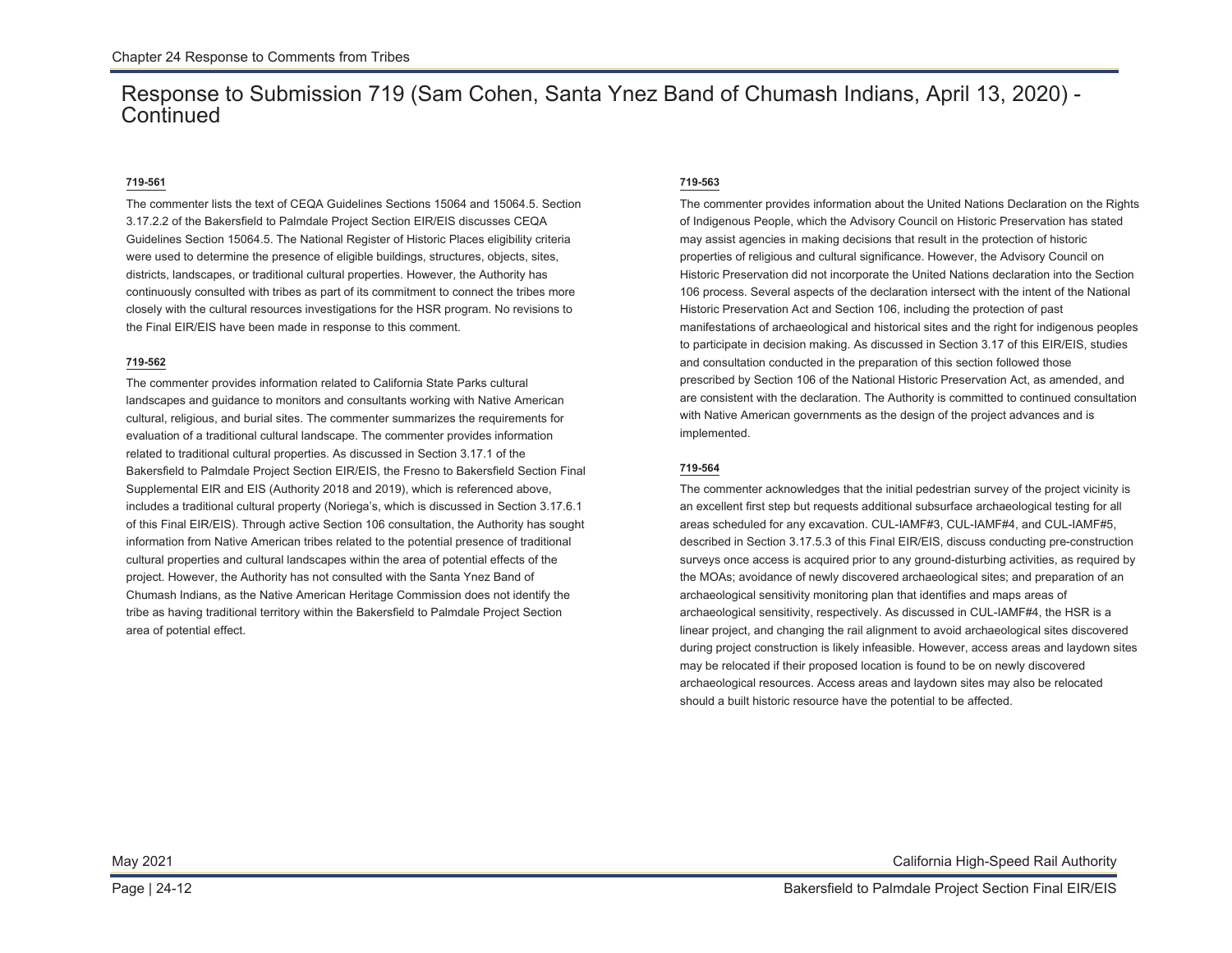

#### **719-565**

The commenter claims non-excavation methods should be exhausted prior to excavation to potentially avoid impacts on sensitive resources. Specific methods to implement the surveys required under CUL-IAMF#3, described in Section 3.17.5.3 of this Final EIR/EIS, will be determined depending on site conditions within the survey area and will consider non-excavation methods of investigation such as the use of ground-penetrating radar. Proposed survey methods will be described in the Archaeological Treatment Plan (Authority 2021).

#### **719-566**

The commenter notes that previously disturbed sites may still contain sensitive resources. CUL-IAMF#2 and CUL-IAMF#5, described in Section 3.17.5.3 of this Final EIR/EIS, discuss conducting a worker awareness training for personnel that provides information on measures to avoid or protect built historic resources, how to recognize archaeological resources that may be encountered, and mandatory procedures to follow should potential cultural resources be exposed during construction; and preparation of an archaeological sensitivity monitoring plan that identifies and maps areas of archaeological sensitivity, respectively. By implementing these IAMFs, the project will reduce potential impacts on potential sensitive resources located in previously disturbed sites.

#### **719-567**

The commenter states that the Draft EIR/EIS does not account for other remediation projects in the project vicinity that have the potential to result in cumulative cultural resources impacts. Section 3.19 of the Final EIR/EIS discusses cumulative impacts on cultural resources and Appendix 3.19-A of the Final EIR/EIS provides the complete cumulative project list. Refer to Response to Comment 759-287 for a discussion of the projects included on the cumulative project list and what is considered a reasonably foreseeable project for this analysis. The commenter did not identify or provide any information on other remediation projects referenced in the comment; therefore, it is not possible to ascertain if relevant projects were not included on the project list and to provide a more detailed response.

### **719-568**

The commenter proposes mitigation related to the presence of a Native American monitor during any ground-disturbing activities. The Authority has committed to providing tribal monitors by implementing CUL-IAMF#5, described in Section 3.17.5.3 of this Final EIR/EIS. Additional details regarding tribal monitoring are provided in the *Bakersfield to Palmdale Project Section Archaeological Treatment Plan* (Authority 2021).